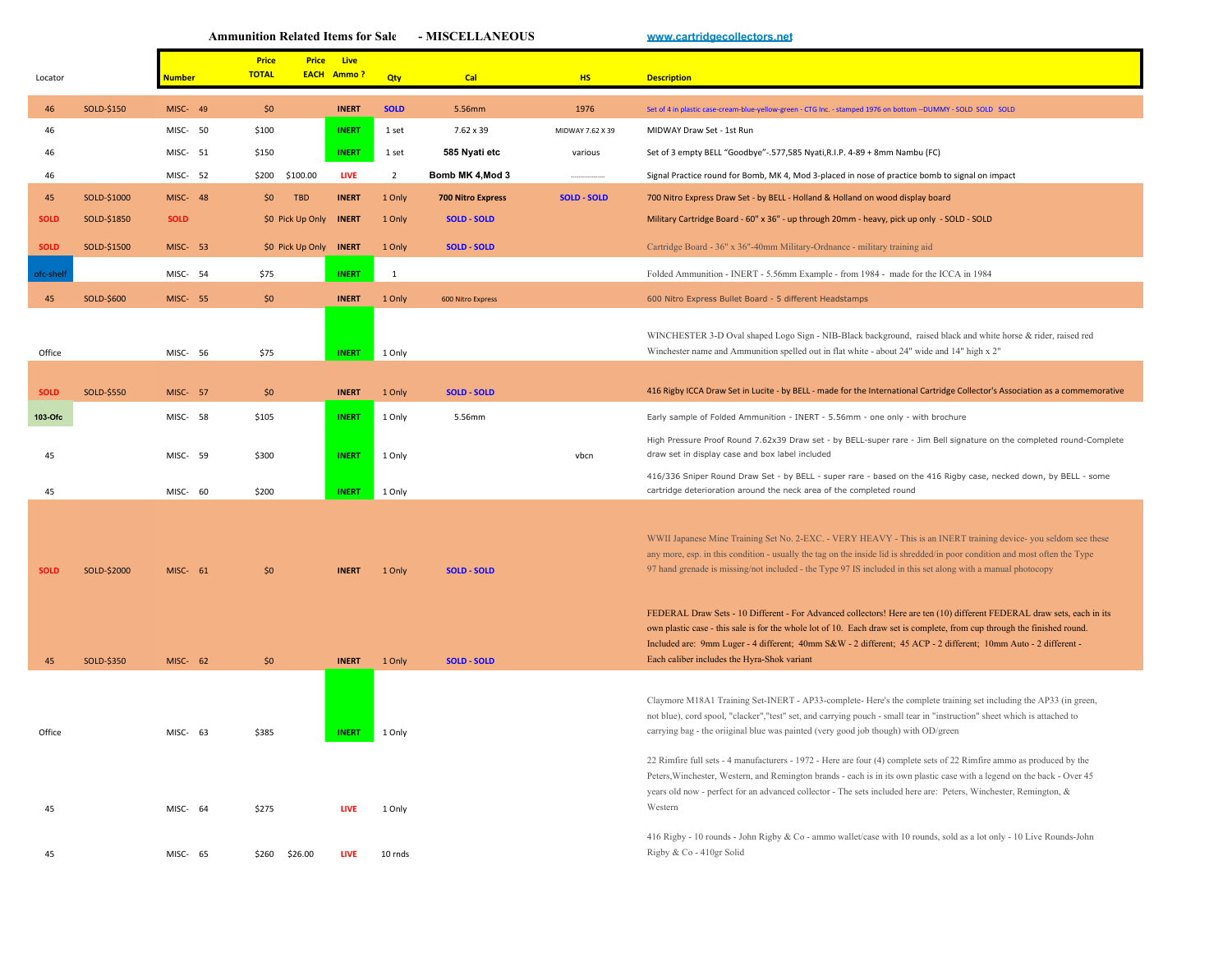| Barn                 |               | MISC- 66        |      | \$100.00 \$12.50 |                | <b>LIVE</b>  | 8              |                    |                       | 50 Cal-BMG Project Salvo-multiple projectile round - have plenty, linked - buy multiples and get them a little cheaper -<br>This is a multi-ball (multi-projectile) round from the Project Salvo project (no, NOT the paintball gun by the same name)<br>- rounds have some linkage marks as have been removed from links - if you'd like more than (1), still in the links or<br>loose, let me know. Used specialized barrels and the project didn't fare well and was terminated - have about 75 of them,<br>linked |
|----------------------|---------------|-----------------|------|------------------|----------------|--------------|----------------|--------------------|-----------------------|-----------------------------------------------------------------------------------------------------------------------------------------------------------------------------------------------------------------------------------------------------------------------------------------------------------------------------------------------------------------------------------------------------------------------------------------------------------------------------------------------------------------------|
| 46                   |               | MISC- 67        |      | \$500            |                | <b>LIVE</b>  | $\mathbf{1}$   |                    |                       | Gatling Gun Blanks-Full unopened Box-Winchester-Scarce to say the least - unopened full box for the "Improved" U.S.<br>Model Gatling Gun - 45-70 blank rounds                                                                                                                                                                                                                                                                                                                                                         |
| 46                   |               | MISC- 68        |      | \$465            |                | LIVE         | $\mathbf{1}$   |                    |                       | REM-UMC Moving Picture Blanks - Full Box - OLD- 45-70 "Moving Picture" Safety Blanks - Full box (20)<br>Remington Arms Co - Scarce at best - Full box of labeled "Safety" 45-70 blanks for "Motion Picture" Use                                                                                                                                                                                                                                                                                                       |
| 45                   |               | MISC- 69        |      | \$200            |                | <b>LIVE</b>  | $\overline{3}$ |                    |                       | 1997 Race Car Tin - NIB - Remington Ltd Edition-22LR - Racecar Tin - Camo Edition, 1997 - Full Tin (350) -<br>Remington Arms Co Limited Edition - Full tin with 7 different 50-round boxes of Remington ammunition - 20 years old<br>now!                                                                                                                                                                                                                                                                             |
|                      |               |                 |      |                  |                |              |                |                    |                       |                                                                                                                                                                                                                                                                                                                                                                                                                                                                                                                       |
| 46                   | SOLD-\$170/85 | <b>SOLD</b> 70  |      |                  | $$0$ $$85.00$  | <b>LIVE</b>  | $\overline{2}$ | <b>SOLD - SOLD</b> |                       | "Right of Way" Tin - 2003 - NIB - Remington Ltd Ed- "Right of Way" Tin - 2003 - Full Tin (400) - unopened Remington<br>Arms Co Limited Edition-Full tin with 8 50-round boxes of Remington ammunition - #2 of the Walmart Christmas series.                                                                                                                                                                                                                                                                           |
| 46                   |               | MISC- 71        |      | \$25             |                | LIVE         |                |                    |                       | 12 Gauge M3 81mm mortar initiator round - from box - This collector ammunition is for a single (1) round of the initiator<br>round for the 81mm mortar - this round is essentially similar to a blank round and was used to ignite the propellant train -<br>the bulge in the case near the base is intentional and helps retain the round in the mortar round - DO NOT ATTEMPT<br>TO USE THIS ROUND IN A SHOTGUN - It is a special-purpose round.                                                                    |
| 45                   |               | MISC- 72        |      | \$50             |                | <b>LIVE</b>  | $\mathbf{1}$   |                    |                       | 45-70 Western Line-Throwing Blanks - full box - 45-70 Line Throwing Blank Full, unopened box (20)<br>Western, 1943 - This collector ammunition is for a full, un-opened box (20 rounds) for the 45-70 line throwing guns                                                                                                                                                                                                                                                                                              |
| 46                   |               | MISC- 73        |      | \$35             |                | <b>LIVE</b>  | $\mathbf{1}$   |                    |                       | Railroad rail hole punch round - 45-70 - 1 only "WHITE" 45-70 - Rail Punch Blank - 1 round Winchester-Western - This<br>collector ammunition is for a single $(1)$ rail-punch round $(45-70)$ just in case you need to punch a $1"$ -1 $1/4"$ hole in the<br>web area of a 90-100# track rail - the head of the round is painted white to signify the power level - DO NOT ATTEMPT<br>TO USE THIS ROUND IN A SHOTGUN - It is a special-purpose round.                                                                 |
| rack-metl            |               | MISC- 74        |      |                  | \$350 \$175.00 | <b>INERT</b> | $\overline{2}$ |                    |                       | 25mm Cannon Inert Rounds-Linked -30 rounds in loading trays and box - this is HEAVY, 40-50# - Linked M791 - 2 trays<br>with 15 rounds each tray, 1 tray in each side of box                                                                                                                                                                                                                                                                                                                                           |
| $71-A$               |               | MISC- 75        |      | \$40             | \$10.00        | <b>INERT</b> | 4              | found image-ofc    | Links-5.56mm          | M27 Links, sleeve of 26-metallic belt, 5.56mm - mfr by IDP, INC                                                                                                                                                                                                                                                                                                                                                                                                                                                       |
| <mark>???????</mark> |               | MISC-           | - 76 | \$75             |                | <b>INERT</b> | $\mathbf{1}$   |                    | <b>WHERE IS IT ??</b> | USA cluster bomb, DUMMY. INERT-BDU-28/B-Mfr 11-66-paint a bit scarred                                                                                                                                                                                                                                                                                                                                                                                                                                                 |
| 71                   |               | MISC- 77        |      | \$125            |                | <b>INERT</b> | $\mathbf{1}$   | found image-ofc    |                       | Claymore INERT Training Aid                                                                                                                                                                                                                                                                                                                                                                                                                                                                                           |
| $71-A$               |               | MISC- 78        |      | \$65             |                | <b>INERT</b> | 1              | found image-ofc    |                       | USA Cluster Bomb-INERT-3 1/2" diam, green, marked L22 on 1 side, U8 on other                                                                                                                                                                                                                                                                                                                                                                                                                                          |
| shelf-gr             |               | MISC- 79        |      | \$395            |                | <b>INERT</b> | $\mathbf{1}$   | found image-ofc    |                       | M80 Mine - Training - this is the TOTALLY INERT Training Mine for the M19 which is a large square plastic cased<br>United States anti-tank blast mine which replaced the M15 mine. This anti-tank mine training aid is in excellent<br>condition with the original carrying handle on one side.                                                                                                                                                                                                                       |
| $71-A$               |               | 50BMG-10        |      | \$35             |                | <b>LIVE</b>  | $\mathbf{1}$   |                    |                       | M48A1 Spotter Round - HS: LC 66 - aka "BAT" round for the M40 106mm Recoilless Rifle                                                                                                                                                                                                                                                                                                                                                                                                                                  |
| $71-A$               | SOLD-\$ 80    | <b>MISC- 80</b> |      | \$0              |                | <b>INERT</b> | $\mathbf{1}$   | <b>SOLD - SOLD</b> |                       | USA cluster bomb, DUMMY.INERT-BDU-28/B-Mfr 1966-paint excellent                                                                                                                                                                                                                                                                                                                                                                                                                                                       |
| 47                   | SOLD-\$300    | MISC- 81        |      | \$0              |                | <b>LIVE</b>  | $\mathbf{1}$   | <b>SOLD - SOLD</b> |                       | Full Box, DARDICK TROUNDS, 38 Special, Green-Mint Box                                                                                                                                                                                                                                                                                                                                                                                                                                                                 |
| 47                   | SOLD-\$100    | <b>MISC-82</b>  |      | \$0              |                | <b>LIVE</b>  | $\mathbf{1}$   | <b>SOLD - SOLD</b> |                       | Dardick Tround-38 Special shot catridge-rare-with photocopy of box label                                                                                                                                                                                                                                                                                                                                                                                                                                              |
| 47                   | SOLD-\$60     | MISC- 83        |      | \$0              |                | <b>INERT</b> | $\mathbf{1}$   | <b>SOLD - SOLD</b> |                       | Dardick Tround- .22 Triplex Flechette new empty case-white                                                                                                                                                                                                                                                                                                                                                                                                                                                            |
| 47                   | SOLD-\$75     | MISC- 84        |      | \$0              |                | <b>INERT</b> | $\mathbf{1}$   | <b>SOLD - SOLD</b> |                       | Dardick Tround- .22 Triplex Flechette new empty case, with insert, primer pocket-white                                                                                                                                                                                                                                                                                                                                                                                                                                |
| 47                   | SOLD-\$100    | <b>MISC-85</b>  |      | \$0              |                | <b>INERT</b> | $\mathbf{1}$   | <b>SOLD - SOLD</b> |                       | Dardick Tround - 38 Special-Factory Dummy, white                                                                                                                                                                                                                                                                                                                                                                                                                                                                      |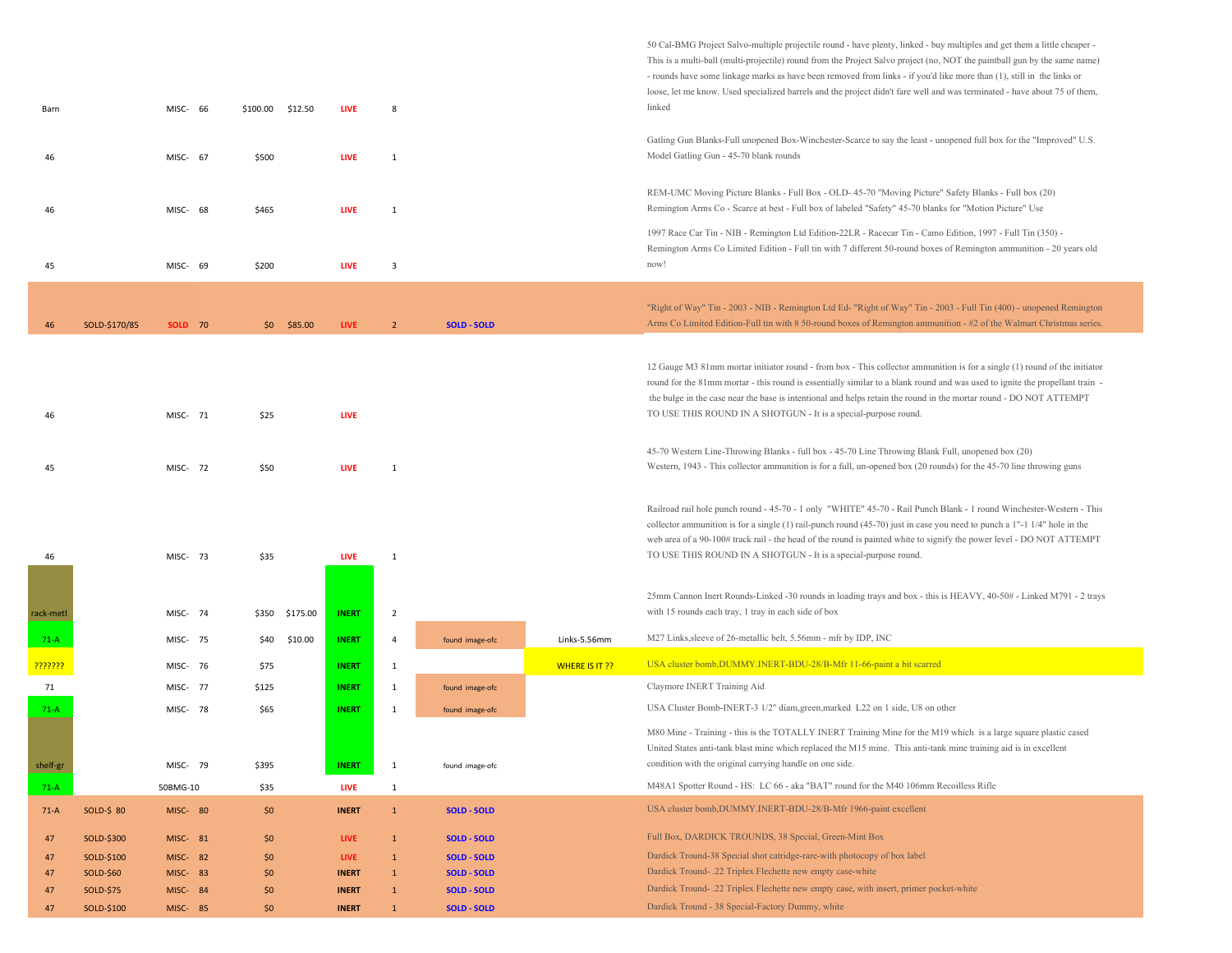| 47          | <b>SOLD-60</b>    | <b>MISC- 86</b>             | \$0                     | <b>LIVE</b>                | $\mathbf{1}$                   | <b>SOLD - SOLD</b>       |                            | Dardick Tround - .22Machinegun,. Green - HS: U impressed                                                                                                                                              |
|-------------|-------------------|-----------------------------|-------------------------|----------------------------|--------------------------------|--------------------------|----------------------------|-------------------------------------------------------------------------------------------------------------------------------------------------------------------------------------------------------|
| 47          | SOLD-\$30         | <b>MISC- 87</b>             | \$0                     | <b>LIVE</b>                | $\mathbf{1}$                   | <b>SOLD - SOLD</b>       |                            | Dardick Tround - .22 Pistol. Green - HS: DC .22                                                                                                                                                       |
| 47          | <b>SOLD-\$65</b>  | <b>MISC-88</b>              | \$0                     | <b>LIVE</b>                | $\mathbf{1}$                   | <b>SOLD - SOLD</b>       |                            | Dardick Tround - 38 Special - DARDICK CORP-HAMDEN, CONN ETC PRINTED ON 1 SIDE                                                                                                                         |
| 47          | SOLD-\$40         | MISC- 89                    | \$0                     | <b>LIVE</b>                | $\mathbf{1}$                   | <b>SOLD - SOLD</b>       |                            | Dardick Tround - .38 Rifle (MG),. Green - HS: U impressed with dot in middle of U                                                                                                                     |
| $71-A$      |                   | <b>US-SS</b> 17             | \$5                     | <b>LIVE</b>                | $\mathbf{1}$                   |                          |                            | Winchester CE8ZRV Reduced Velocity Industrial Shell-Zinc-HS: WINCHESTER SUPER-X No 8 INDUSTRIAL                                                                                                       |
| 72          |                   | MISC- 90                    | \$250 the lot           | <b>LIVE</b>                | 241 Lot                        |                          |                            | .303 British-Militar & Commercial-varios HS - 241 rounds                                                                                                                                              |
| 78sgl       |                   | 50BMG-11                    | \$0.00                  | <b>LIVE</b>                | $\mathbf{0}$                   | <b>DUPLICATE ENTRY</b>   |                            | Duplicate entry - see MISC-56                                                                                                                                                                         |
| 78 & 88     |                   | MISC- 91                    | $$88$ $^{22}$           | <b>LIVE</b>                | $\overline{4}$                 |                          |                            | 14.5x51 mm M-182, for Artillery Trainer 14.5, M31 - 6-second delay fuze-yellow tip, tip marked<br>HS: 14.5X51 DAG -LOT#202/65                                                                         |
| 78          |                   | MISC- 92                    | \$30                    | <b>LIVE</b>                | 1                              |                          |                            | 14.5 X 51mm M-181, for Artillery Trainer 14.5, M31 - 3-second delay fuze-yellow tip, HS: 14.5X51 DAG<br>with box -LOT#203/65                                                                          |
|             |                   | MISC-93                     | \$30                    | <b>LIVE</b>                | 1                              |                          |                            | 14.5 X 51mm M-183, for Artillery Trainer 14.5, M31 -PD Fuze, Charge-1-red tip, HS: 14.5X51 DAG<br>--LOT#1-5, green pa                                                                                 |
| 78          |                   |                             |                         |                            |                                |                          |                            |                                                                                                                                                                                                       |
| 75<br>78    |                   | <b>US-SS</b> 16<br>MISC- 94 | \$165<br>\$3.00<br>\$12 | <b>LIVE</b><br><b>LIVE</b> | $\mathbf{1}$<br>$\overline{4}$ |                          |                            | Full box, DEFIANCE - 20 Ga. 2 1/2" - 2 1/4-smokeless--7/8-7 1/2-United States Catridge CO.<br>Thompson-Center shot catridges-HS: R-P 44 REM MAG - Green plastic shot sabot                            |
| 78          |                   | MISC- 96                    |                         |                            |                                | see ol listing-14.5 case |                            |                                                                                                                                                                                                       |
| 78          |                   | MISC- 97                    | \$18.00<br>\$54         | <b>INERT</b>               | $\overline{\mathbf{3}}$        | 30mm                     | DUMMY CARTRIDGE 30MM       | 30 MM Drill Round -HS: DUMMY CARTRIDGE 30MM- 1 piece non-magnetic exc for primer insert which is steel                                                                                                |
| 75          | <b>SOLD-\$25</b>  | <b>MISC-98</b>              | \$0                     | <b>INERT</b>               | $\mathbf{1}$                   | <b>SOLD - SOLD</b>       |                            | NEWCO Flash Powder - Empty can-Extra Fast Speed                                                                                                                                                       |
| 79          | SOLD-\$50         | MISC- 99                    | \$0                     | <b>INERT</b>               | $\mathbf{1}$                   | 37mm                     | 37MM MK1A2<br>LOT 527-2    | 37mm MK 1A2 INERT round-1941P.E.&M CO projectile-fuze inert                                                                                                                                           |
| 79          |                   | MISC- 100                   | \$36<br>\$18.00         | <b>INERT</b>               | $\overline{2}$                 | 30mm                     | DUMMY CARTRIDGE 30MM       | 30 MM Drill Round -HS: DUMMY CARTRIDGE 30MM- 1 piece non-magnetic exc for primer insert which is steel                                                                                                |
| 79          |                   | MISC- 101                   | \$8                     | <b>INERT</b>               | 1                              | 20MM                     | CARTRIDGE DRILL 20MM M18A3 | 1-PIECE DRILL ROUND, NO PRIMER                                                                                                                                                                        |
| 79          |                   | MISC- 102                   | \$8.00<br>\$16          | <b>INERT</b>               | $\overline{2}$                 | 20MM                     |                            | 1-PIECE DRILL ROUND, NO PRIMER                                                                                                                                                                        |
| 79          |                   | MISC- 103                   | \$18                    | <b>LIVE</b>                | 1                              | 22mm                     | 3 PMB 64 CAL 22            | French 22mm Flare - Red Aluminum case-2.92" OAL - Large red R on top wad -GEVELOT MARKED PRIMER                                                                                                       |
| 79          |                   | MISC- 104                   | \$18                    | <b>LIVE</b>                | $\mathbf{1}$                   | 22mm                     | 2 PMB 64 CAL 22            | French 22mm Flare - Green Aluminum case-2.92" OAL - Large green V on top wad -GEVELOT MARKED PRIMER                                                                                                   |
| 79          |                   | MISC- 105                   | \$18                    | <b>LIVE</b>                | 1                              | 22mm                     | 2 PMB 64 CAL 22            | French 22mm Flare - Yellow Aluminum case-2.92" OAL - Large yellow J on top wad -GEVELOT MARKED PRIMER                                                                                                 |
| 81          |                   | MISC- 106                   | \$100.00<br>\$500       | <b>INERT</b>               | 5                              | 38 Spl                   | Pat Pending/patent #       | MAHAN Safe Rounds - set of 2 - 1 with patent pending and other with actual paten number - super rare, only<br>about 800 in existence - see article in March, 1986 AmericanRifleman                    |
| 81          |                   | MISC- 107                   | \$22                    | <b>LIVE</b>                | 1                              | 38 S&W                   | Various                    | Box of 70, 38 S&W blanks - mixed headstamps                                                                                                                                                           |
| rack-metl   |                   | MISC- 108                   | \$185                   | <b>INERT</b>               | 1                              | 57 <sub>mm</sub>         | ----------------------     | M22 Drill cartridge for M1 57mm anti-tank and British 6 pounder-lacquered steel case - INERT - w/ship tube                                                                                            |
| ???????     |                   | MISC- 109                   | \$150                   | <b>INERT</b>               | 1                              | .338 Win Mag             | SUPER-X 338 WIN MAG        | 1955, Salesman's Sample Kit - in red leatherette pouch-w/brochure                                                                                                                                     |
| office      |                   | MISC- 110                   | ""p[{""{""              | <b>INERT</b>               | 1                              |                          |                            | Spanish-American War, field issue, 45-70-exc lcond, leather good                                                                                                                                      |
| office      |                   | MISC- 111                   | TBD                     | <b>INERT</b>               | 1                              |                          |                            | Prairie belt, 45-70-Appears unissued-little dirty from lying around                                                                                                                                   |
| <b>SOLD</b> |                   | MISC- 112                   | \$0                     | <b>LIVE</b>                | $\mathbf{1}$                   | .38 Special              | <b>SOLD-SOLD-SOLD</b>      | USAC plastic -cased ammo dealer demo kit-10 boxes of 6 rounds each                                                                                                                                    |
| <b>SOLD</b> |                   | MISC- 113                   | \$0                     | <b>INERT</b>               | $\mathbf{1}$                   | 45-70 Govt               | <b>SOLD-SOLD-SOLD</b>      | Lyman LARGE tool handl, 310 Tool - #7000058 - NEW                                                                                                                                                     |
| <b>SOLD</b> |                   | MISC- 114                   | \$0                     | <b>INERT</b>               | $\mathbf 1$                    | 45-70 Govt               | SOLD-SOLD-SOLD             | Lyman Die Set NEW - 45-70 Government for 310 Tool - #7020120                                                                                                                                          |
| office      |                   | MISC- 115                   |                         | <b>INERT</b>               | $\mathbf{1}$                   | 45-70 Govt               |                            | LEE Classic Loader - 45-70 Government - #90264                                                                                                                                                        |
| office      |                   | MISC- 116                   | \$80                    | <b>INERT</b>               | 1                              | 5.56mm                   | Folded ammo                | Stamped GTG 1981-black plastic case-BLACK ammunition casing-loaded & unloaded rounds                                                                                                                  |
| <b>SOLD</b> |                   | MISC- 117                   | \$0                     | <b>INERT</b>               | $\mathbf{1}$                   | 5.56mm                   | Folded ammo                | Stamped GTG 1981-blue plastic case-BLUE ammunition casing-loaded & unloaded rounds                                                                                                                    |
| <b>SOLD</b> |                   | MISC- 118                   | \$0                     | <b>INERT</b>               | 1                              | 5.56mm                   | Folded ammo                | Stamped GTG 1981-black plastic case-GREEN ammunition casing-loaded & unloaded rounds                                                                                                                  |
| <b>SOLD</b> |                   | MISC- 119                   | \$0                     | <b>INERT</b>               | $\mathbf{1}$                   | 5.56mm                   | Folded ammo                | Stamped F A 1976-black plastic case-DARK GREEN & YELLOW ammunition casing-2 rnds                                                                                                                      |
| <b>SOLD</b> |                   | MISC- 120                   | \$0                     | <b>INERT</b>               | $\mathbf{1}$                   | 5.56mm                   | Folded ammo                | Stamped F A 1976-black plastic case, W/Hoppmann insert--BLUE GREEN & WHITE ammunition casing-2 rounds                                                                                                 |
| <b>SOLD</b> | <b>SOLD-\$95</b>  | MISC- 121                   | \$0                     | <b>INERT</b>               | $\mathbf{1}$                   | 5.56mm                   | Folded ammo                | Stamped F A 1976-black plastic case, W/Hoppmann insert--BLUE & WHITE ammunition casing- 2 rounds                                                                                                      |
| <b>SOLD</b> | <b>SOLD-\$265</b> | MISC- 122                   | \$0                     | <b>INERT</b>               | $\mathbf 1$                    | 75mm                     | Drill round                | INERT-M310A1-TRAPDOOR in base-26" OAL - ship Wgt 22#                                                                                                                                                  |
| <b>SOLD</b> | <b>SOLD-\$225</b> | MISC- 123                   | \$0                     | <b>INERT</b>               | $\mathbf{1}$                   | 75mm                     | Drill round                | INERT-M31OA1 - LOT NOF-1-65 1953-small dent on 1 side at too of proj-28" OAL - ship Wgt 22#                                                                                                           |
|             |                   | MISC- 124                   | TBD                     | <b>INERT</b>               | $\mathbf{1}$                   | 106mm                    | <b>Empty-Fired Case</b>    | INERT-M94B1 - SIW 24-34 1968 - OAL 24" - ship Wgt 12#                                                                                                                                                 |
| GR          |                   | MISC- 125                   | \$250                   | <b>INERT</b>               | $\mathbf{1}$                   | 90mm                     | Drill round                | INERT-Stamped on side: 90MM. DRILL CARTRIDGE. M12B1 S.S.S.1943 - OAL= 38 "Ship Wgt=50# +/- - removable<br>base plate stamped: DRILL CARTRIDGE BASE 90MM M12 & m=M12B1 MMC 1943                        |
| <b>SOLD</b> | <b>SOLD-\$345</b> | MISC- 126                   | \$0                     | <b>INERT</b>               | $\mathbf{1}$                   | 75mm                     | Dummy - HE                 | 75mm M3A1 LOT-MOF-1769-1953-OAL=29"-Ship Wgt= 22# +/- - Blue paint band around case-BLUE projectile<br>labeled 75R CTG309A INERT - Proj stamped: 75MM HE M309A1 - Fuze marked: FUZE DUMMY M73-in tube |
| <b>SOLD</b> | <b>SOLD-\$300</b> | MISC- 127                   | \$0\$                   | <b>INERT</b>               | $\mathbf{1}$                   | 105mm                    | Dummy                      | For Gun M68 - 32.5" OAL - Discarding sabot (complete)-WITH shipping container-for M48, M60, & early M1<br>Abrams - TPDS-T M724A1 Tracer round                                                         |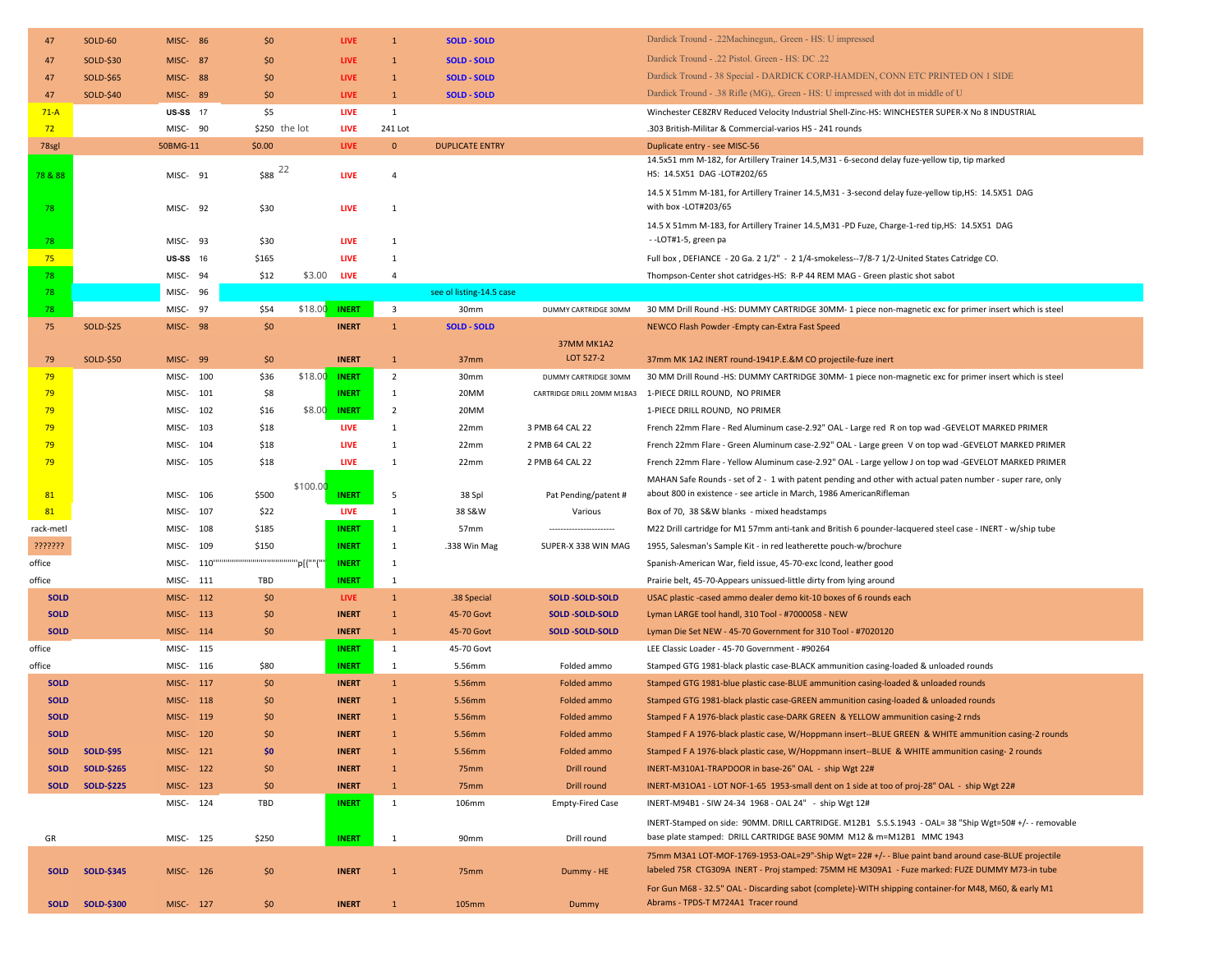| <b>SOLD</b> | <b>SOLD-\$65</b>  | MISC- 128         |     | \$0          | <b>INERT</b>                 | $\mathbf{1}$                 | 25mmx137mm                 | Dummy                          | KBA Oerlikon Dummy-Blue proj marked TP 16-6-80 HS: BM 002 OE 83 - for autocannon                                                                        |
|-------------|-------------------|-------------------|-----|--------------|------------------------------|------------------------------|----------------------------|--------------------------------|---------------------------------------------------------------------------------------------------------------------------------------------------------|
| <b>SOLD</b> | <b>SOLD-\$60</b>  | MISC- 129         |     | \$0          | <b>INERT</b>                 | 1                            | 25mmx137mm                 | Dummy                          | KBA Oerlikon Dummy-Blue proj - HS: BM 002 OE 83 - for autocannon                                                                                        |
| <b>SOLD</b> | <b>SOLD-\$55</b>  | MISC- 130         |     | \$0          | <b>INERT</b>                 | $\mathbf{1}$                 | 25mmx137mm                 | Dummy                          | KBA Oerlikon Dummy-NO HS - for autocannon                                                                                                               |
| <b>SOLD</b> | <b>SOLD-\$250</b> | MISC- 131         |     | \$0          | <b>INERT</b>                 | $\mathbf{1}$                 | <b>120mm</b>               | Proj Only                      | Projectile only TP-T M359E1-60# ship-18+" OAL - dated 1958                                                                                              |
|             |                   | MISC-             | 132 | TBD          | <b>INERT</b>                 | $\mathbf{1}$                 | 2.75" Rocket               | Head Only                      |                                                                                                                                                         |
|             |                   | MISC-             | 133 | \$1,000      | <b>INERT</b>                 | $\mathbf{1}$                 | 50-70                      | <b>Loading Set</b>             | RARE-complet-exc+ con                                                                                                                                   |
|             |                   |                   |     |              |                              |                              |                            |                                | M3 Charger Clip for twin Bofors 40mm gun, M2A1 - Cannon, 40MM Dual Automatic Gun: M2A1 - good condition,                                                |
|             |                   | MISC-             | 134 | \$29         | <b>INERT</b>                 | $\mathbf{1}$                 | 40mm Bofors                | Clip, Charger                  | ARMY - dated 1944                                                                                                                                       |
|             |                   | MISC-             | 135 | \$29         | <b>INERT</b>                 | $\mathbf{1}$                 | WWI                        | Web Gear                       | 1918 Rusell 45 Auto double mag web pouch - tan - appears unissued                                                                                       |
| office      |                   | MISC- 136         |     | \$0          | <b>INERT</b>                 | $\mathbf{1}$                 | 45-70                      | Ammo pouch-leather             | McKeever 45-70 ammo pouch - leather fastener - Marked "Rock Island" - black                                                                             |
|             |                   |                   |     |              |                              |                              |                            | Ammo pouch-leather             | McKeever 45-70 ammo pouch - metal fastener - Marked "Watervliet Arsenal" - 1879 marked                                                                  |
|             |                   | MISC- 137         |     | \$225        | <b>INERT</b>                 | $\mathbf{1}$                 | 45-70                      | w/tool                         | tool in compartment inside pouch                                                                                                                        |
|             |                   |                   |     |              |                              |                              |                            |                                | Nazi marked 8x56R for Steyr M95 - 2 boxes - 10 rounds each/en-bloc-Each box contains two 5-round en-bloc                                                |
|             |                   |                   |     |              |                              |                              |                            |                                | clips - the clips are each stamped on the bottom as well as each of the rounds - Official Name: Patrone M30                                             |
| <b>SOLD</b> | <b>SOLD-\$25</b>  | MISC-             | 138 | \$0          | <b>LIVE</b>                  |                              | 8x56R                      | Nazi Marked                    | 8mm"S" (Cartridge M1930, cal. 8mm Spitzer type bullet): Austria.                                                                                        |
| <b>SOLD</b> | <b>SOLD-\$125</b> | MISC-             | 139 | \$0          |                              | $\mathbf{1}$                 | 5.56mm                     | Folded ammo                    | Injection molding sprue - ICCA 1984 commemorative edition - not frequently seen                                                                         |
|             |                   | MISC-             | 140 | \$75         | <b>INERT</b>                 | $\mathbf{1}$                 | 5.56mm                     | Folded ammo                    | Folded Ammunition - INERT - 5.56mm Example - from 1984 - made for the ICCA in 1984 - in original box                                                    |
|             |                   | MISC-             | 141 | \$10         | <b>INERT</b>                 | $\mathbf{1}$                 | 5.56mm                     | Links-5.56mm                   | M27 Links, sleeve of 26-metallic belt, 5.56mm - mfr by IDP, INC                                                                                         |
|             |                   | MISC-             | 142 | \$55         | <b>INERT</b>                 | 1                            | 57 <sub>mm</sub>           | Drill Round                    | M22 Drill Round                                                                                                                                         |
|             |                   |                   |     |              |                              |                              |                            |                                |                                                                                                                                                         |
|             |                   | MISC-             | 143 | \$400        | <b>INERT</b>                 | 1                            | 106mm                      | Drill Round                    | Recoiless Rifle - M368 drill round - HEP-T - dated 1956 105mm T139E45 106mm T139E47-High-Explosive Plastic Tracer -                                     |
|             |                   |                   |     |              |                              |                              |                            |                                | U.S. 105/106mm Recoilless Rifle HEP-T Projectile-MINT! - The High Explosive Plastic (HEP) projectile is designed on the                                 |
|             |                   | MISC-             | 144 | TBD          | <b>INERT</b>                 | $\mathbf{1}$                 | 76mm                       | <b>Fired Case</b>              | M26P1-Shell M42A1-Lot LOP-9-44-X-FIRED CASE ONLY                                                                                                        |
|             |                   |                   |     | TBD          | <b>INERT</b>                 | $\overline{2}$               | 3"                         |                                | MK 6 50 CAL 3"-DATED 1944                                                                                                                               |
|             |                   | MISC-             | 145 |              |                              |                              | 3"                         | Dummy, wood                    | MK 9 MOD 0 50 CAL 3"-DATED -2-1956-electric primed -2nd is dated 6-54                                                                                   |
|             |                   | MISC-             | 146 | TBD          | <b>INERT</b>                 | $\overline{2}$               |                            | Fired Case                     |                                                                                                                                                         |
|             |                   | MISC-             | 147 | \$75         | <b>INERT</b>                 | $\mathbf{1}$                 | 45-70                      | <b>Loading Tool</b>            | Lyman Ideal Resizing Tool - 45-70                                                                                                                       |
| <b>SOLD</b> | <b>SOLD-\$125</b> | MISC-             | 148 | \$0          | <b>INERT</b>                 | $\mathbf{1}$                 | 40mm                       | Bandoleer-pocket               | 40mm rounds, fired w/protetie cap, 6 pockt cloth badoleer-40mm M118-1974-tear in 1 pocket                                                               |
| <b>SOLD</b> | <b>SOLD-\$300</b> | MISC-             | 149 | \$0          | <b>INERT</b>                 | $\mathbf{1}$                 | <b>Bomb, Fragmentation</b> | 20#                            | ANM41A2 Fragmentation Bomb, airdrop-20 Lb frag bomb which is part of a 6-piece cluster bomb assembly                                                    |
|             |                   | MISC-             | 150 | \$38<br>\$38 | <b>INERT</b>                 | 1                            | M-31, INERT<br>M-31, INERT | Rifle Grenade<br>Rifle Grenade | Sept, 1963-Exc condition-Blue, White lettering, Practice round, fins very good, nose dent                                                               |
| <b>SOLD</b> | <b>SOLD-\$125</b> | MISC-<br>MISC-152 | 151 | \$0          | <b>INERT</b><br><b>INERT</b> | $\mathbf{1}$<br>$\mathbf{1}$ | M-11A4, INERT              | <b>Rifle Grenade</b>           | June, 1964-Good condition-Blue, White lettering, Practice round, fins good-nose dent<br>July, 1952-Exc condition-Black, White lettering, Practice round |
|             |                   |                   |     | TBD          |                              | $\mathbf{1}$                 |                            |                                | M69 practice round-60mm mortar-lot F.A.3-1-fins mint-exc overall                                                                                        |
|             |                   | MISC-             | 153 |              | <b>INERT</b>                 |                              | 60mm                       | 60mm Mortar, practice          |                                                                                                                                                         |
|             |                   | MISC-             | 154 | TBD          | <b>INERT</b>                 | $\mathbf{1}$                 | 60mm                       | 60mm Mortar, practice          | Practice round-60mm mortar-no markings                                                                                                                  |
| office      | <b>SOLD-\$225</b> | MISC-             | 155 | \$0          | <b>INERT</b>                 | $\mathbf{1}$                 | <b>81mm</b>                | 81mm Mortar, practice          | Practice round-body appears new-OD green-M24 tail fin-M374A1 HE body-dated 1973-OAL 21"                                                                 |
| office      | <b>SOLD-\$250</b> | MISC-             | 156 | \$0          | <b>INERT</b>                 | $\mathbf{1}$                 | <b>81mm</b>                | 81mm Mortar, practice          | Practice round-body appears new-dark green-M24 tail fin-M374A1 HE body-dated 1974-OAL 21"                                                               |
|             |                   |                   |     |              |                              |                              |                            |                                | Fuze MT XM563E4 1969 WTX-6-3 - mechanical time fuze for use with the 105mm M546 anti-personnel                                                          |
| office      | <b>SOLD-\$80</b>  | MISC-             | 157 | \$0          | <b>INERT</b>                 | $\mathbf{1}$                 | 105mm                      | FUZE-105mm Howitzer            | flechette howitzer roundalso known as the "Beehive" round.                                                                                              |
|             |                   |                   |     |              |                              |                              |                            |                                | Fuze T SQ M77 AMO - This is a combination time and superquick fuze which provides either superquick                                                     |
| office      | <b>SOLD-\$125</b> | MISC-             | 158 | \$0          | <b>INERT</b>                 | $\mathbf{1}$                 | <b>81mm</b>                | FUZE-81mm mortar               | impact action or time functioning for airbursts. It is used for 81mm HE and smoke cartridges.                                                           |
|             |                   | MISC-             | 159 | TBD          | <b>INERT</b>                 | 1                            | 37 <sub>mm</sub>           | Projectile                     | Projectile only w/nose fuze-3,7 cm K7 40 dah 42 115-151mm OAL-marked cky or oky on body                                                                 |
|             |                   | MISC-             | 160 | TBD          | <b>INERT</b>                 | 1                            | 40mm                       | Projectile                     | Projectile only - 41.46mm-155mm/6"long - Marked 31 on base                                                                                              |
|             |                   | MISC- 161         |     | TBD          | <b>INERT</b>                 | 1                            | 40mm                       | Projectile                     | Projectile body - MK II T/L7 only - OAL 131mm-dated 1946 - green body                                                                                   |
|             |                   | MISC-             | 162 | TBD          | <b>INERT</b>                 | 1                            | 40mm                       | Projectile                     | Bofors-Projectile body - 40MM O T P S M K 138.5mm - OAL 131mm-dated 6/45-yellow body                                                                    |
|             |                   | MISC-             | 163 | TBD          | <b>INERT</b>                 | $\overline{2}$               | 30mm                       | Projectile                     | Projectile only - - OAL 119mm-NO other markings                                                                                                         |
|             |                   | MISC-             | 164 | TBD          | <b>INERT</b>                 | $\overline{2}$               | 30mm                       | Projectile                     | Projectile only - - OAL 89mm - T328 ZEL 2-17 DATED 55                                                                                                   |
|             |                   | MISC-             | 165 | TBD          | <b>INERT</b>                 | 2                            | 30mm                       | Projectile                     | Projectile only - - OAL 107.5mm-NO other markings-alum nose cap                                                                                         |
|             |                   | MISC-             | 166 | TBD          | <b>INERT</b>                 | 1                            | 20mm                       | Projectile                     | Projectile only - - OAL 92.1mm - GLN-4-01-71-XM212E1 - White Lettering                                                                                  |
|             |                   | MISC-             | 167 | TBD          | <b>INERT</b>                 | 1                            | 20mm                       | Projectile                     | Projectile only - - OAL 92.1mm - GLN-4-01-71-XM212E1 - NO Lettering                                                                                     |
|             |                   | MISC-             | 168 | \$35         | <b>INERT</b>                 | $\mathbf{1}$                 | 9mm                        | M-43 empty box                 | EMPTY box for Star M-43 9mm pistol from interarms=red plastic-manual, cleaning items                                                                    |
|             |                   | MISC-             | 169 | \$205        | <b>INERT</b>                 | $\mathbf{1}$                 | M-11A4, INERT              | Rifle Grenade                  | July, 1952-Exc condition-Black, White lettering, Practice round                                                                                         |
|             |                   |                   |     |              |                              |                              | XM48E3                     |                                | Red Smoke grenade-Fuze XM227E1                                                                                                                          |
|             |                   | MISC-             | 170 | TBD          | LIVE                         | 1                            |                            | Smoke Grenade                  |                                                                                                                                                         |
|             |                   | MISC- 171         |     | \$90 45ea    | <b>INERT</b>                 | $\overline{2}$               | 20mm                       | P181-3F-39 - waffe             | 137.78mm OAL-case mouth 21mm+/--rim 26.84mm-belt-28.42mm-waffenstamped WaA22-fired case                                                                 |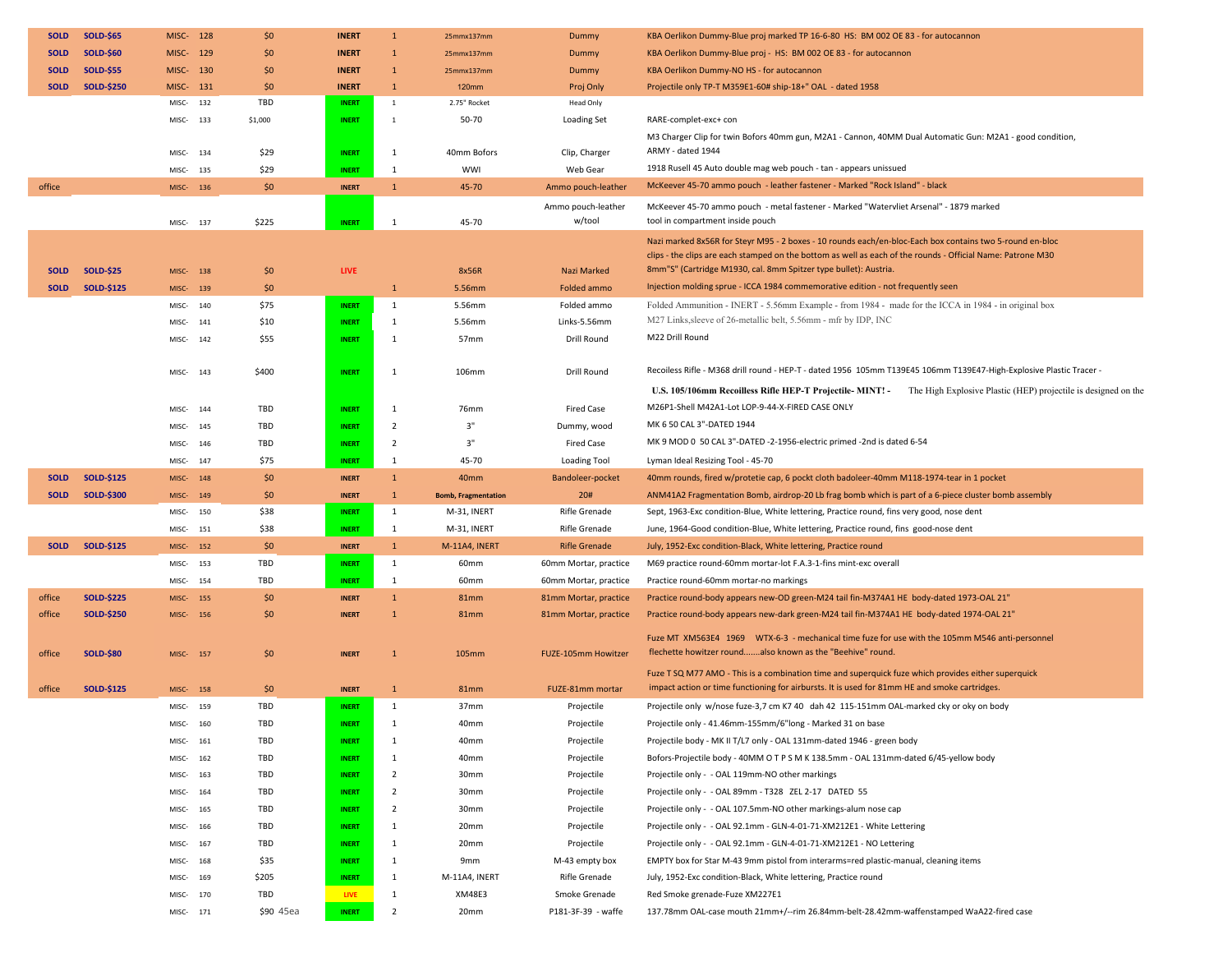|                   | MISC-<br>172 | TBD            |          | <b>INERT</b> | 1                       | Grenade Launcher              | M1A2                      | Unused grenade adapter M1A2-1945 MOD 3-69                                                                                          |
|-------------------|--------------|----------------|----------|--------------|-------------------------|-------------------------------|---------------------------|------------------------------------------------------------------------------------------------------------------------------------|
| <b>SOLD-\$325</b> | 173<br>MISC- | \$0\$          |          | <b>INERT</b> | $\mathbf{1}$            | Reloader                      | <b>USAC Hand Reloader</b> | Hand reloading toolfor USAC plastic cases + instructions+both sizes of primer punches                                              |
| <b>SOLD-\$225</b> | MISC-<br>174 | \$0            |          | <b>INERT</b> | $\mathbf{1}$            | 3"                            | Projectile                | M62A1 3" AP projetile ONLY-13" OAL                                                                                                 |
|                   |              |                |          |              |                         |                               |                           | DANGEROUS!!!-B Patrone rounds-black pa, 3 pri stks-black band on projectile-2 different HS                                         |
|                   |              |                | \$55.00  |              |                         |                               | am $S* 742$               | DO NOT PURCHASE THESE UNLESS YOUKNOW WHAT THEY ARE AND HOW TO                                                                      |
| SOLD-\$110/55     | MISC- 175    | \$0            |          | <b>LIVE</b>  | $2^{\circ}$             | 8mm                           | auy S* 12 41              | HANDLE THEM - EXTREMELY DANGEROUS - price per each                                                                                 |
|                   | MISC-<br>176 | \$1,300 650 ea |          | <b>INERT</b> | $\overline{2}$          | AT-4                          |                           | AT-4 Launchers, fired - inert - exc cond                                                                                           |
|                   | MISC-<br>177 | \$1,300 650 ea |          | <b>INERT</b> | $\overline{2}$          | <b>TOW</b>                    |                           | TOW launchers - fired - no sighting equipment of course                                                                            |
|                   | 178<br>MISC- | \$375          |          | <b>LIVE</b>  | 1                       | .38 Spl Collection            | various                   | 3 plexiglass cases - 2 full, 1 partially full - includes both SAFE rounds                                                          |
|                   | MISC-<br>179 | \$100          |          | <b>LIVE</b>  | <sup>1</sup>            | 5.56 NATO                     | SAW pack                  | 200-round SAW pack with M200 Blanks and cloth carrying pouch                                                                       |
|                   | MISC-<br>180 | \$45           |          | <b>INERT</b> | <sup>1</sup>            | Reloader                      | <b>USAC Hand Reloader</b> | Hand reloading toolfor USAC plastic cases + blister card (little crinkled/worn) and photocopy of instructions                      |
|                   | 181<br>MISC- | \$55           |          | <b>INERT</b> | $\mathbf{1}$            | Reloader                      | <b>USAC Hand Reloader</b> | Hand reloading toolfor USAC plastic cases + blister card + original instructions - good condition overall                          |
|                   | MISC-<br>182 | \$35           |          | <b>INERT</b> | 1                       | 30-06                         | 250-rnd belt              | Browning MG Cloth Belt, OD                                                                                                         |
|                   | MISC-<br>183 | \$35           |          | <b>INERT</b> | 1                       | $30 - 06$                     | 250-rnd belt              | Cloth Belt, Russell-Exc- white                                                                                                     |
|                   | 184<br>MISC- | \$9            |          | LIVE         | 1                       | .30 Carbine                   | <b>Stripper Clip</b>      | 10 rounds in stripper clip - HS: W.R.A.52 - Lot 22712- Ball-a few rounds discolored                                                |
| <b>SOLD-\$350</b> | MISC-<br>185 | \$0            |          | <b>INERT</b> | $\mathbf{1}$            | <b>Claymore Training Set</b>  | M18A1/M33                 | Complete training set with M33 practice mine (green), clacker, test unit, M33 mine, pouch, wire reel                               |
| <b>SOLD-\$100</b> | MISC-<br>186 | \$0            |          | <b>INERT</b> | $\mathbf{1}$            | <b>Claymore Training Mine</b> | M33 mine only             | Mine only, m M33 Anti-Pers, BLUE                                                                                                   |
|                   | MISC-<br>187 | \$100          | \$50.00  | <b>INERT</b> | $\overline{2}$          | Russian AP Hand Grenade       | F <sub>1</sub>            | Russian Anti-Personnel Grenade F1 - intert/replica                                                                                 |
|                   |              |                | \$55.00  |              | $\overline{2}$          |                               | RGD-5                     | Russian Anti-Personnel Grenade RGD-5 - intert/replica - post-World War II Soviet anti-personnel fragmentation grenade,             |
|                   | MISC-<br>188 | \$110          |          | <b>INERT</b> |                         | Russian AP Hand Grenade       |                           |                                                                                                                                    |
|                   | MISC-<br>189 | \$40           |          | <b>INERT</b> | 1                       | 30mm                          | Dummy Round               | 30MM Dummy Round and marked as such-Dummy round 30mm for A-10 GAU 8 Gatling gun-PGU-16/B                                           |
| <b>SOLD-\$8</b>   | MISC-<br>190 | \$0            |          | <b>INERT</b> | $\mathbf{1}$            | <b>50 BMG</b>                 | <b>FA4</b>                | 5 linked 50BMG dummies                                                                                                             |
|                   | MISC-<br>191 | \$25           |          | <b>INERT</b> | 1                       | 20mm                          | ------------              | Set of 2 20mm, removable projectiles, in M14A2 links for M61 belt-fed cannons and various linkless feed systems - blue projectile  |
| <b>SOLD-\$25</b>  | MISC-<br>192 | \$25           |          | <b>INERT</b> | $\mathbf{1}$            | 20mm                          | ------------              | Set of 2 20mm, removable projectiles, in M14A2 links for M61 belt-fed cannons and various linkless feed systems - plain projectile |
|                   | 193<br>MISC- | \$150          |          | LIVE         | $\mathbf{1}$            | $25 \times 193.5$ mmR         | 1 SF 37 I                 | 1 round, live, APIT - green tip - For French Mle 1937 25mm Puteaux AT Gun                                                          |
|                   | MISC-<br>194 | \$150          |          | LIVE         | 1                       | $25 \times 193.5$ mmR         | 2 MR 37 C                 | 1 round, live, APIT - green tip - For French Mle 1937 25mm Puteaux AT Gun                                                          |
|                   | MISC-<br>195 | \$150          |          | <b>LIVE</b>  | 1                       | $25 \times 193.5$ mmR         | 3 MR 37 C                 | 1 round, live, APIT - green tip - CHARGE FORTE (HEAVY CHARGE) - For French Mle 1937 25mm Puteaux AT Gun                            |
|                   | MISC-<br>196 | \$150          |          | LIVE         | $\mathbf{1}$            | $25 \times 193.5$ mmR         | 2 MR 37 C                 | In paper sleeve - 1 round, live, APIT - green tip - CHARGE FORTE (HEAVY CHARGE) - For French Mle 1937 25mm Puteaux AT Gun          |
|                   | MISC-<br>197 | \$150          |          | LIVE         | <sup>1</sup>            | $25 \times 193.5$ mmR         | 3 MR 37 C                 | 1 round, live, APIT - green tip - CHARGE FORTE (HEAVY CHARGE) - For French Mle 1937 25mm Puteaux AT Gun                            |
| <b>SOLD-\$225</b> | MISC-<br>198 | \$0            |          | <b>INERT</b> | $\mathbf{1}$            | 2.36" Bazooka                 | -------------             | M7A1 Practice Rocket, WWII, For 2.36" Bazooka - Black w/white lettering, OD tail fin - dated 1943 - lettering sharp/good           |
|                   | MISC-<br>199 | \$225          |          | <b>INERT</b> | $\mathbf{1}$            | 2.36" Bazooka                 | ------------              | M7A1 Practice Rocket, WWII, For 2.36" Bazooka - Black, no lettering,                                                               |
| <b>SOLD-\$250</b> | MISC-<br>200 | \$0            |          | <b>INERT</b> | $\mathbf{1}$            | Bazooka                       |                           | Early M6 Rocket for Bazooka - good lettering                                                                                       |
| <b>SOLD-\$250</b> | MISC-<br>201 | \$0            |          | <b>INERT</b> | $\mathbf{1}$            | Bazooka                       |                           | M6A3 Rocket for 2.36" Bazooka - made by Simco - no lettering                                                                       |
| <b>SOLD-\$200</b> | MISC-<br>202 | \$0            |          | <b>INERT</b> | $\mathbf{1}$            | 81mm Mortar                   | <b>M43 HE</b>             | INERT - M43 series HE mortar round - 81mm                                                                                          |
| <b>SOLD-\$200</b> | MISC-<br>203 | \$0            |          | <b>INERT</b> | $\mathbf{1}$            | 60 <sub>mm</sub>              | <b>Illumination Round</b> | Fuze marked M65                                                                                                                    |
| <b>SOLD-\$250</b> | MISC-<br>204 | \$0            |          | <b>INERT</b> | $\mathbf{1}$            | $5#s - 3"$                    | USN MK 34 bomb            | This is an INERT 5# USN MK 34 AA bomb - OD body, yellow lettering in good condition for age - fins good                            |
| <b>SOLD-\$100</b> | 205<br>MISC- | \$0            |          | <b>INERT</b> | $\mathbf{1}$            | <b>Rifle Grenade</b>          | M29                       | M29, black painted - 2 fins broken off-Practice AT rifle grenade M29                                                               |
|                   | MISC-<br>206 | tbd            |          | <b>LIVE</b>  | $\overline{\mathbf{3}}$ | Booby Trap Simulator          | M119                      | Whistling Booby Trap Simulator - new in box                                                                                        |
|                   | MISC-<br>207 | \$785          |          | N/A          | 1                       | COLT AR Scope - original      | 3x20                      | Original box, instructions - maybe never used                                                                                      |
| SOLD-\$110        | MISC-<br>208 | \$0            |          | <b>INERT</b> | $\mathbf{1}$            | M651 Tear Gas                 | 40mm                      | INERT 40mm M651 CS round - exc condition                                                                                           |
| <b>SOLD-\$300</b> | MISC-<br>209 | \$0            |          | <b>INERT</b> | $\mathbf{1}$            | 2.36" Bazooka                 | $M-10$                    | White phosphorus round                                                                                                             |
|                   | MISC-210     | \$50           |          | <b>INERT</b> | $\mathbf{1}$            | $M-11$                        | Dummy Suppressor          | Fake/Dummy Suppressor for MAC M-11 - approx 9" long, flat black                                                                    |
|                   |              |                |          |              |                         |                               |                           | REPLICA/INERT German M24 Stick Hand Grenade - wood/metal construction-Stielhandgranate or "Potato Masher"                          |
|                   | MISC-<br>211 | \$30           |          | <b>INERT</b> | 1                       | Grenade                       | German REPLICA M24        | no bottom cap                                                                                                                      |
|                   | MISC-<br>212 |                |          | <b>INERT</b> | $\mathbf{1}$            | Mine                          | M-8 Mine Simulator        | Blue, INERT, good white lettering, complete with INERT M-10 Fuze assembly                                                          |
| <b>SOLD-\$95</b>  | MISC-<br>213 | \$95           |          | <b>INERT</b> | $\mathbf{1}$            | <b>Practice Round-INERT</b>   | 40mm - M385               | INERT - NO PRIMER/BLANK IGNITER - WITH linkage from belt                                                                           |
| <b>SOLD-\$135</b> | MISC-<br>214 | \$0            |          | <b>INERT</b> | $\mathbf{1}$            | <b>Practice Round-INERT</b>   | 40mm - M385               | INERT - NO PRIMER/BLANK IGNITER - Case is Marked "EMPTY' in white - excellent condition/new                                        |
|                   | MISC-<br>215 | \$20           | \$5.00   | <b>INERT</b> | $\overline{4}$          | <b>Fired Case</b>             | 25mm Bushmaster           | Fired Cases only - Bushmaster-- U.S. 25x137mm                                                                                      |
|                   |              | \$185          |          | <b>LIVE</b>  | 1                       | 30mm                          | 30 x 126B - T239          | US Experimental round - T239 Series-extended version of the usual Aden/DEFA cartridge for the Aden revolver cannon                 |
|                   | MISC-<br>216 |                |          |              |                         |                               |                           | BLANK CARTRIDGE with M16 brass case for M3, M5, & M6 37mm guns-With shipping container                                             |
|                   | MISC-<br>217 | \$145          |          | <b>LIVE</b>  | 1                       | 37mm                          | <b>BLANK - M16 CASE</b>   |                                                                                                                                    |
|                   | MISC-<br>218 | \$125          |          |              | 1                       | 40mm                          | Leaf Sight - M203         | M203 Grenade Launcher Rear LEAF Sight - new                                                                                        |
|                   | 219<br>MISC- | \$250          | \$125.00 |              | $\overline{2}$          | 40mm                          | Quadrant Sight - M203     | M203 Grenade Launcher Quadrant Sight - new                                                                                         |
|                   | MISC-220     | \$150          |          | LIVE         | $\mathbf{1}$            | 37mm                          |                           | Mod 1 AA Cannon of 1918 Model of 1918 Model 1 AA Cannon (Watervliet Arsenal) - Lot 1075                                            |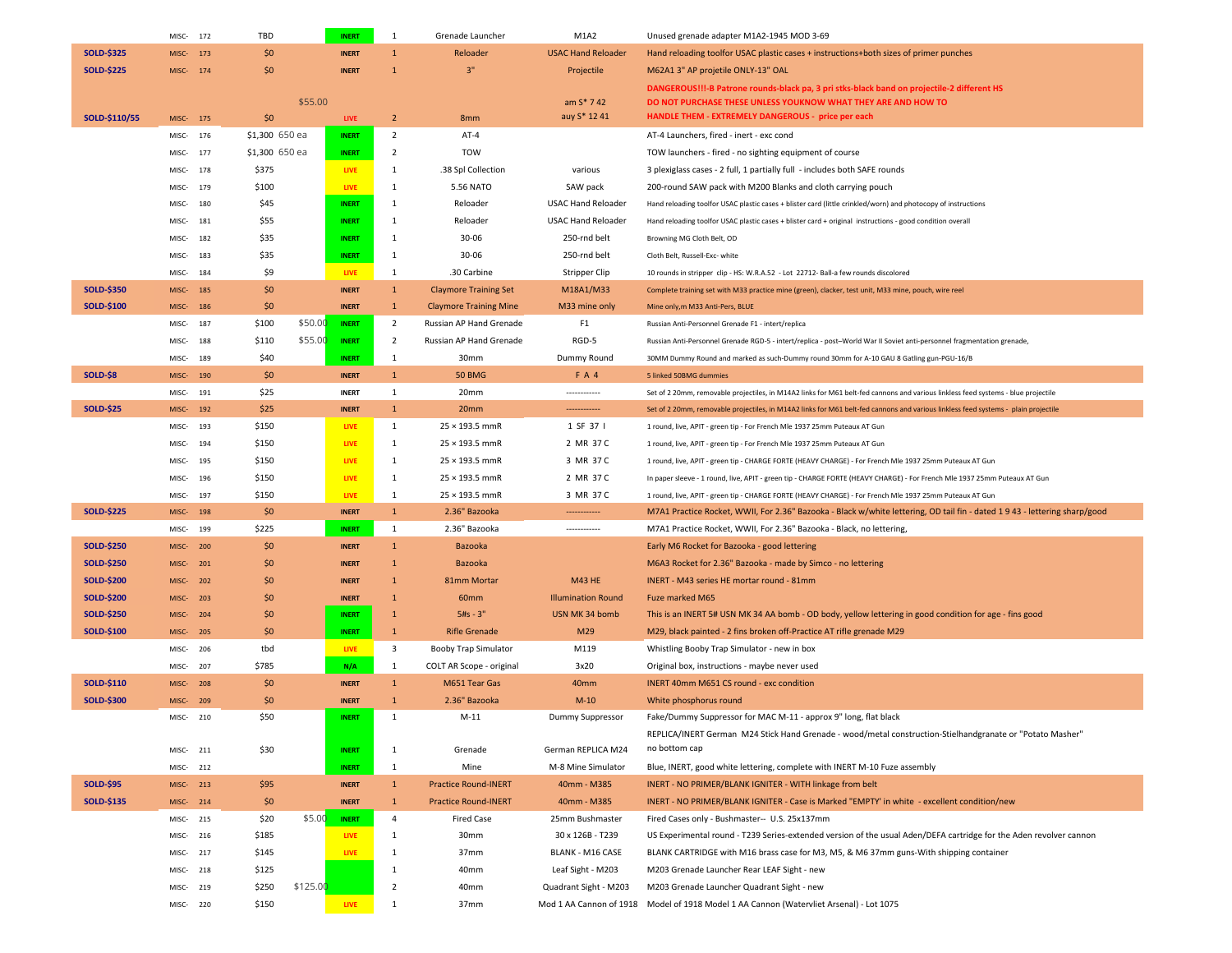|                      |                       |     |       |          |                              |                              |                                 |                                            | Winchester Hotchkiss patent round - live primer - fired projectile - dated May, 1891 - case neck split 1 side - some                                                                                |
|----------------------|-----------------------|-----|-------|----------|------------------------------|------------------------------|---------------------------------|--------------------------------------------|-----------------------------------------------------------------------------------------------------------------------------------------------------------------------------------------------------|
|                      | MISC-221              |     | \$165 |          | LIVE                         | 1                            | 37mm                            | Live Primer-fired projectile               | red paint left on projectile - Winchester roll markings clearly visible on brass rotating band - "1 pounder"                                                                                        |
|                      | MISC-222              |     |       |          | <b>LIVE</b>                  | $\mathbf{1}$                 | Mine Fuze                       | M604 - new in can                          | Fuze M604 is used to activate the 112. M12A1, and the M20 antitank practice mines                                                                                                                   |
|                      | MISC-223              |     | \$700 | \$100.00 | <b>LIVE</b>                  | $7\overline{ }$              | <b>Artillery Simulator</b>      | M21                                        | Artillery (tank) fire simulator - pick up only - cannot ship                                                                                                                                        |
|                      | MISC-224              |     |       |          | <b>LIVE</b>                  | 1                            | <b>Firing Devices</b>           | M-5                                        | M-5 Firing devices - sealed box of 4                                                                                                                                                                |
| PIX 6-8-20           | MISC-225              |     | \$22  |          | <b>INERT</b>                 | 1                            | 37mm                            | <b>CN Fired round</b>                      | S&W red anodized aluminum case - fired-CN Anti-Riot Projectile                                                                                                                                      |
| PIX 6-8-20           | MISC- 226             |     | \$22  |          | <b>INERT</b>                 | 1                            | 37mm                            | <b>CN Fired round</b>                      | S&W aluminum case - fired - CN Anti-Riot Projectile - No 17 - 1975<br>Steel projectile, aluminum windscreen, black, 1 copper driving band  Projectile Markings: (white ink) 30MM                    |
| <b>SOLD-\$150</b>    | MISC-227              |     | \$0   |          | <b>INERT</b>                 | $\mathbf{1}$                 | 30mm                            | 30 x 126B - T328 Projectile                | DUMMY T 252 KOP-SA-99X -Driving Band Markings: ZEL-2-4 55 30MM                                                                                                                                      |
|                      |                       |     |       |          |                              |                              |                                 |                                            | WECOM/XM 140 - for Cheyenne helicopter-inert Dummy-also for XM188 and XM230 guns - Experimental round                                                                                               |
| <b>SOLD-\$100</b>    | MISC-228              |     | \$0   |          | <b>INERT</b>                 | $\mathbf{1}$                 | 30mm                            | 30x100B - Dummy                            | 30MMXM193B1 on case bottom                                                                                                                                                                          |
|                      |                       |     |       |          |                              |                              |                                 |                                            | XM794E1 round -inert-Systems utilizing the 25mm cannons include: the M2/M3 Bradley, MK38 Naval Gun, ASLAV,                                                                                          |
|                      | MISC-229              |     | \$75  |          | <b>INERT</b>                 | 1                            | 25mmx137mm                      | 25x137 - Dummy                             | LAV-25/LAV-AD, Desert Warrior, M113 APC with 25mm Gun Turret, and other light armored vehicles.                                                                                                     |
|                      | MISC-230              |     | \$200 |          | <b>INERT</b>                 | 1                            | 30mm                            |                                            | 30 x 126B - T328 Projectile Ball round - Projectile is marked ZEL-2-4 55 30MM T328 and the tip is aluminum - rare to find one with the case intact                                                  |
|                      |                       |     |       |          |                              |                              |                                 |                                            | WECOM/XM 140 - for Cheyenne helicopter-inert Dummy-also for XM188 and XM230 guns - Experimental round                                                                                               |
|                      | MISC-231              |     | \$100 |          | <b>INERT</b>                 | $\mathbf{1}$                 | 30mm                            | 30x100B - Dummy                            | NO Markings on case bottom - 2 holes in case - driving band marked DUMMY                                                                                                                            |
| <b>SOLD-\$22/EA</b>  | MISC-232              |     | \$0   | \$22.00  | <b>INERT</b>                 | $2^{\circ}$                  | 30mm                            | <b>Drill Round - steel</b>                 | INERT Drill round-marked DUMMY CARTRIDGE 30MM on base                                                                                                                                               |
| <b>SOLD-\$250</b>    | MISC-233              |     | \$0   |          | <b>INERT</b>                 | $\mathbf{1}$                 | <b>H&amp;R Reising Magazine</b> | 20-round                                   | Almost new - doesn't look as if it were used - blue 20-round original Harrington & Richardson SMG magazine                                                                                          |
| <b>SOLD-\$250</b>    | MISC-234              |     | \$0   |          | <b>INERT</b>                 | $\mathbf{1}$                 | <b>H&amp;R Reising Magazine</b> | 20-round                                   | Almost new - doesn't look as if it were used - blue 20-round original Harrington & Richardson SMG magazine                                                                                          |
|                      | MISC-235              |     | \$45  |          | <b>INERT</b>                 | 1                            | Browning 30-cal MG Belt         | 250-round cloth belt                       | New/unused Browning MG belt - 250 rounds - Marked I.B Co. 1942 (International Braid Co.)                                                                                                            |
|                      |                       |     |       |          |                              |                              |                                 |                                            | INERT - RGK-3 - excellent condition - This grenade was developed by the Soviet Union during the Cold War and continues to be copied                                                                 |
|                      |                       |     | \$385 |          | <b>INERT</b>                 | $\mathbf{1}$                 | Soviet Grenade - Hand           | RGK-3 - INERT                              | and produced by numerous countries It is a drogue stabilized, impact fuzed, hollow charge device, with a penetration performance of<br>125-165mm and a secondary fragmentation radius of about 20m. |
|                      | MISC- 236             |     | \$75  |          |                              |                              | 30mm                            |                                            |                                                                                                                                                                                                     |
|                      | MISC-237<br>MISC- 238 |     | \$150 |          | <b>INERT</b><br><b>INERT</b> | $\mathbf{1}$<br>$\mathbf{1}$ | 25mm                            | Aden/Defa Drill Round<br>Philco-Ford Dummy | Steel dummy/drill round for Aden and Defa aircraft cannons<br>Full case aluminum dummy                                                                                                              |
| <b>SOLD-\$900LOT</b> | MISC- 239             |     | \$0   |          | <b>INERT</b>                 | $\overline{4}$               | <b>H&amp;R Reising Magazine</b> | 20-round                                   | 4 mags-A few spots of rust here/there - mostly on floorplate and back rib - do not appear to have been used-no wear on follower                                                                     |
|                      |                       |     |       |          |                              |                              |                                 |                                            |                                                                                                                                                                                                     |
|                      | MISC- 240             |     | \$200 |          | <b>INERT</b>                 | 1                            | 30mm                            | 30 x 126B - T239                           | Ball round - Projectile is marked ZEL-2-4 55 30MM T328 and the tip is blackened aluminum - rare to find one with the case intact -<br>Projectile marked T239                                        |
|                      |                       |     |       |          |                              |                              |                                 |                                            |                                                                                                                                                                                                     |
|                      |                       |     |       | \$150.00 |                              |                              |                                 |                                            | 3 magazines - Some rust on floorplates and feed lip/follower of #1 - do not appear to have been used much if at all as little/no wear on                                                            |
| <b>SOLD-\$450LOT</b> | MISC- 241             |     | \$0   |          | <b>INERT</b>                 | 3                            | <b>H&amp;R Reising Magazine</b> | 12-round                                   | follower/feed lips                                                                                                                                                                                  |
|                      |                       |     |       |          |                              |                              |                                 |                                            | DUMMY CARTRIDGE 30MM marked on case bottom - WECOM/XM 140 - for Cheyenne helicopter-inert Dummy-also for                                                                                            |
|                      | MISC-242              |     | \$100 |          | <b>INERT</b>                 | 1                            | 30mm                            | 30x100B - Dummy                            | XM188 and XM230 guns - Experimental round                                                                                                                                                           |
|                      |                       |     |       |          |                              |                              |                                 |                                            |                                                                                                                                                                                                     |
|                      |                       |     |       |          |                              |                              |                                 |                                            | TP-239 - Ball round - Projectile is marked HVM-15-8 54 30MM T328 and the tip is aluminum - rare to find one with the                                                                                |
|                      | MISC-                 | 243 | \$185 |          | <b>INERT</b>                 | 1                            | 30mm                            | 30 x 126B - T328 Projectile                | case intact-proj marked K O P -5 -6 1 hole in base of case                                                                                                                                          |
|                      | MISC- 244             |     | \$125 |          | <b>INERT</b>                 | 1                            | Soviet Mine                     | PFM-1                                      | INERT - Soviet Training Mine - "Butterfly/GreenParrot"                                                                                                                                              |
|                      | MISC- 245             |     | \$25  |          | <b>INERT</b>                 | 1                            | 40mm                            | Fired Cases - cap                          | Set of 3 40mm rounds with plastic cap - on M118 cases                                                                                                                                               |
|                      | MISC-246              |     | TBD   |          | <b>INERT</b>                 | $\mathbf{1}$                 | Rifle Grenade                   | M23A1                                      | Red smoke streamer                                                                                                                                                                                  |
|                      | MISC- 247             |     | TBD   |          | <b>INERT</b>                 | $\mathbf{1}$                 | Rifle Grenade                   |                                            | Gray painted smoke grenade                                                                                                                                                                          |
|                      | MISC-                 | 248 | TBD   |          | <b>INERT</b>                 | 1                            | Grenade                         |                                            | Unidentified German Grenade                                                                                                                                                                         |
|                      | MISC- 249             |     | TBD   |          | <b>INERT</b>                 | 1                            | Rifle Grenade                   |                                            | OD with ring halfway up                                                                                                                                                                             |
|                      | MISC-250              |     | TBD   |          | <b>INERT</b>                 | 1                            | 37mm                            |                                            | Drill Round-Projectile Only Projectile ONLY-37mm Drill Round for M3, M5, and M6 - dated 1942                                                                                                        |
|                      | MISC- 251             |     | \$25  |          | <b>INERT</b>                 | $\mathbf{1}$                 | 20mm                            | DUMMY-M51A1                                | Steel Dummy - Marked M51A1                                                                                                                                                                          |
|                      | MISC-252              |     | \$25  |          | <b>INERT</b>                 | $\mathbf{1}$                 | 20mm                            | DUMMY-M51E8                                | Steel Dummy - Marked M51E8                                                                                                                                                                          |
|                      | MISC-253              |     | \$50  |          | <b>LIVE</b>                  | 1                            | 30-06                           | Bandoleer-60 rounds                        | 60 rounds 30-06 Ball in 6-pocket OD bandoleer - rounds are in 5-round stripper clips and HS is: LC 52                                                                                               |
|                      | MISC- 254             |     | \$125 |          | <b>INERT</b>                 | $\mathbf{1}$                 | <b>MAC M-10</b>                 | Buttstock                                  | New old stock MAC/RPB M10 buttstock using Thompson buttstock                                                                                                                                        |
|                      | MISC-255              |     | \$125 |          | <b>INERT</b>                 | 1                            | <b>MAC M-10</b>                 | Buttstock                                  | New old stock MAC/RPB M10 buttstock using M-1 Carlbine buttstock                                                                                                                                    |
|                      | MISC- 256             |     | \$250 |          | <b>INERT</b>                 | $\mathbf{1}$                 | 37mm                            | T324E22                                    | DUMMY-For the Vigilante Gatling Gun system - tip painted yellow-dated 1957 - HE                                                                                                                     |
|                      | MISC-257              |     | \$150 |          | <b>INERT</b>                 | 1                            | 37mm                            | M16                                        | Marked GRAPHO PRODUCTS INC. 1941-1943 on driving band - hs 37MM M16                                                                                                                                 |
| <b>SOLD-\$175</b>    | MISC-258              |     | \$0   |          | <b>INERT</b>                 | $\mathbf{1}$                 | 40mm                            | M31A1                                      | DUMMY-Dated 1944 - HS reads 40MM MK2 - Projectile marked 40MM M31A1                                                                                                                                 |
|                      | MISC- 259             |     | \$150 |          | <b>INERT</b>                 | $\mathbf{1}$                 | 40mm                            | DRILL - N2                                 | Steel drill cartridge - red paint in grooves - HS: 40MM. N2 DRILL S E 1953 (HS is in red)                                                                                                           |
|                      | MISC- 260             |     | TBD   |          | <b>INERT</b>                 | 1                            | 40mm                            |                                            | MK 1 - MOD 1/MK 3 -Navy 3-hole dummy - MK 1 MOD 1 DMCO 3-42 on driving band-HS: MK 3 DUMMY CARTRIDGE MK 1                                                                                           |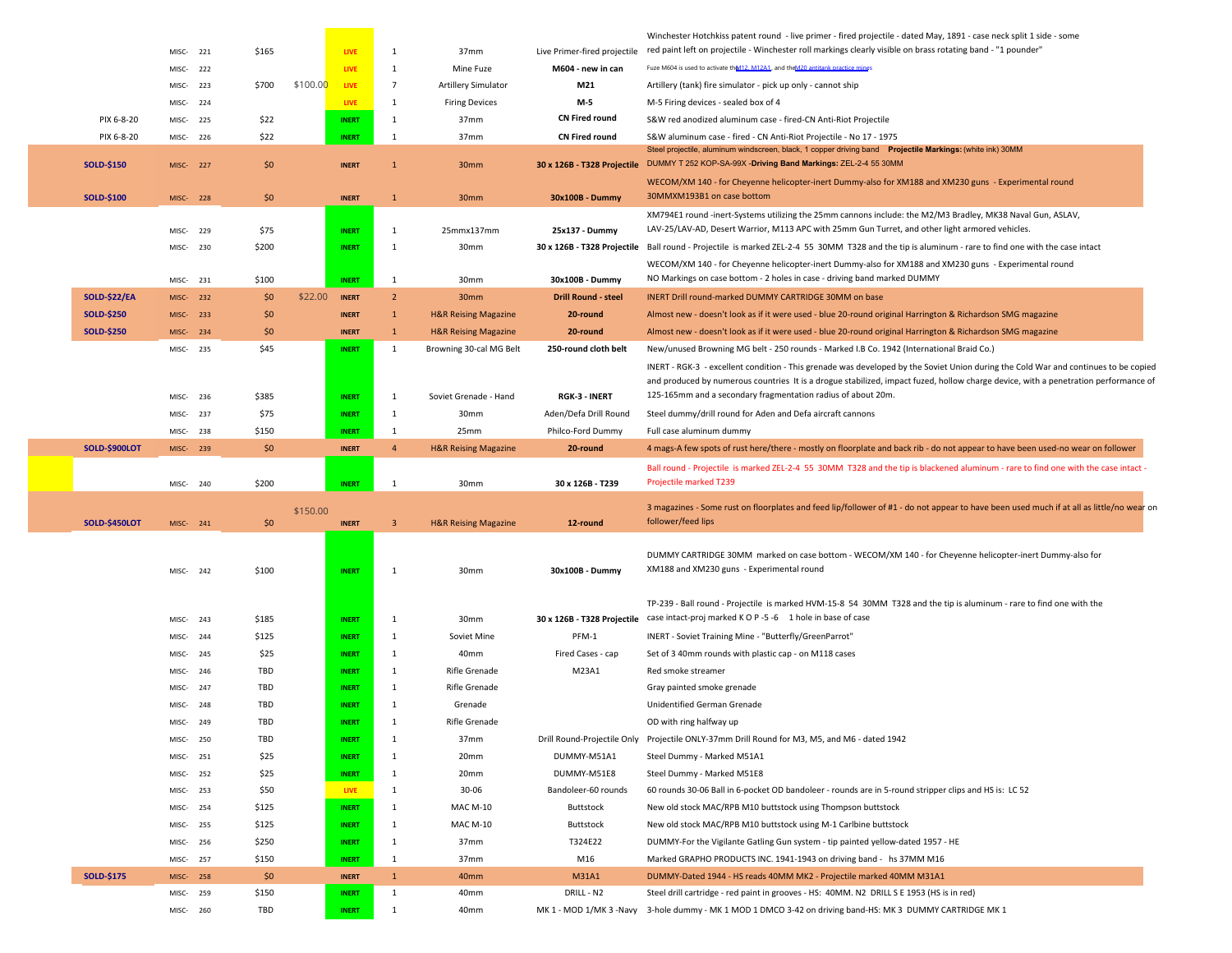|                   | MISC-                | 261 | \$95           |          | LIVE                         | 1                            | 7.7 Japanese             | Loading strip                        | UNOPENED box of 7.7 Jap on MG feed strip - 30 rounds                                                                                                                                                                                                                               |
|-------------------|----------------------|-----|----------------|----------|------------------------------|------------------------------|--------------------------|--------------------------------------|------------------------------------------------------------------------------------------------------------------------------------------------------------------------------------------------------------------------------------------------------------------------------------|
|                   | MISC-                | 262 | \$65           |          | LIVE                         | 1                            | 7.7 Japanese             | Loading strip                        | OPENED box of 7.7 Jap on MG feed strip - 30 rounds                                                                                                                                                                                                                                 |
| <b>SOLD-\$325</b> | MISC-                | 263 | \$0            |          | <b>INERT</b>                 | $\mathbf{1}$                 | <b>Teller Mine</b>       | T.Mi.43                              | INERT - Marked DUMMY on back - steel-U.S. WWII German Anti-Tank T.Mi.43 Tellermine Training Mine                                                                                                                                                                                   |
|                   | MISC-                | 264 | \$325          |          | <b>INERT</b>                 | $\mathbf{1}$                 | "Super Bazooka"          | M29A2                                | INERT-PRACTICE ROUND with M-405 DUMMY Fuze - dated FEB, 1952                                                                                                                                                                                                                       |
| <b>SOLD-\$755</b> | MISC-                | 265 | \$325          |          | <b>INERT</b>                 | $\mathbf{1}$                 | <b>Teller Mine</b>       | T.Mi.42                              | INERT - Marked DUMMY on back - steel-U.S. WWII German Anti-Tank T.Mi.42 Tellermine Training Mine - no fuze assembly                                                                                                                                                                |
|                   | MISC-                | 266 | \$20           |          | <b>LIVE</b>                  | $\mathbf{1}$                 | 7.7 Japanese             | Loading strip                        | OPENED SLEEVE of 7.7 Jap on MG feed strip - 24 rounds - some rust on feed strip                                                                                                                                                                                                    |
|                   | MISC-                | 267 | \$65           |          | LIVE                         | 1                            | 7.7 Japanese             | Loading strip                        | FULL but OPENED sleeve of 7.7 Jap on MG feed strip - 30 rounds                                                                                                                                                                                                                     |
|                   | MISC-                | 268 | \$65           |          | LIVE                         | 1                            | 7.7 Japanese             | Loading strip                        | FULL but OPENED sleeve of 7.7 Jap on MG feed strip - 30 rounds                                                                                                                                                                                                                     |
|                   | MISC-                | 269 | \$50           |          | LIVE                         | 1                            | .303 British             | Loading strip                        | .303 British on feed strip - 13 rounds                                                                                                                                                                                                                                             |
|                   | MISC-                | 270 | \$35           |          | <b>INERT</b>                 | 1                            | Rifle Grenade            | M-31 Practice                        | INERT-PRACTICE ROUND-The rifle grenade HEAT, M31 is a point-initiated, base-detonated (PIBD), high-explosive, antitank (HEAT)<br>grenade. It employs a shaped charge to defeat armor plate or concrete, and will function against targets at all angles of<br>obliquity up to 65°. |
|                   | MISC-                | 271 | \$35           |          | <b>INERT</b>                 | $\mathbf{1}$                 | Rifle Grenade            | M-31 Practice                        | INERT-PRACTICE ROUND-The rifle grenade HEAT, M31 is a point-initiated, base-detonated (PIBD), high-explosive, antitank (HEAT)<br>grenade. It employs a shaped charge to defeat armor plate or concrete, and will function against targets at all angles of<br>obliquity up to 65°. |
|                   | MISC-                | 272 | \$375          |          | LIVE                         | 1 pair                       | Rifle Grenade            | Smoke-Green & Yellow                 | A PAIR of live Rifle Grenades, Smoke - Green & Yellow in original tubes-M22A2 - PICK UP ONLY!!                                                                                                                                                                                     |
|                   | MISC-                | 273 | TBD            |          | LIVE                         | 1                            | Parachute Flare - White  | M127A1                               | Ground - White Star Parachute Flare-M127A1 - dated 1-78                                                                                                                                                                                                                            |
|                   | MISC-                | 274 | TBD            |          | LIVE                         | $\mathbf{1}$                 | Parachute Flare - White  | M127A1                               | Ground - White Star Parachute Flare-M127A1 - dated 1-78                                                                                                                                                                                                                            |
|                   | MISC-                | 275 | \$225          |          | <b>INERT</b>                 | 1                            | <b>BAR</b>               | Hip-firing Belt                      | 1918 WW I BAR Belt-Hip Fire, Walking                                                                                                                                                                                                                                               |
|                   | MISC-                | 276 | \$80           | \$8.00   | <b>INERT</b>                 | 10                           | Extractor                | Ruger 10-22                          | Extractor ONLY for Ruger 10-22 - original Ruger, not aftermarket - extractor w/spring-\$11 - Full set (ext, spg, plunger) -\$15                                                                                                                                                    |
|                   | MISC-                | 277 | \$50           | \$5.00   | <b>INERT</b>                 | 10                           | <b>Extractor Plunger</b> | Ruger 10-22                          | Extractor plunger ONLY for Ruger 10-22 - original Ruger, not aftermarket - extractor w/spring-\$11 - Full set (ext, spg, plunger) -\$15                                                                                                                                            |
|                   | MISC-                | 278 | \$50           | \$5.00   | <b>INERT</b>                 | 10                           | <b>Exteractor Spring</b> | Ruger 10-22                          | Extractor Spg ONLY for Ruger 10-22 - original Ruger, not aftermarket - extractor w/spring-\$11 - Full set (ext, spg, plunger) -\$15                                                                                                                                                |
|                   | MISC-                | 279 | \$315          | \$105.00 | <b>INERT</b>                 | $\overline{\mathbf{3}}$      | Barrel                   | <b>PPS-50</b>                        | Threaded (for suppressor) barrel for PPS-50 Bingham - .22LR - threaded 1/2 X 28                                                                                                                                                                                                    |
|                   | MISC-                | 280 | \$150          |          | <b>INERT</b>                 | 1                            | 20mm                     | T.24/M21A1                           | INERT - Proj marked: PRAC'. 20MM, T.24 K.O.P.-30-16-AUG 44 - T.24 marked on proj in white - HS: G.M.S. 1944 20MM M21A1                                                                                                                                                             |
|                   | MISC-                | 281 | \$125          |          | <b>INERT</b>                 | 1                            | 20mm                     | MK-3/MK 2                            | INERT 3-hole dummy-marked MK-3-6D 8-42 on proj-HS: NOEN 437 1943 20 M.M. MK.2 - US made 20mm Oerlikon "S"<br>[20X110RB] ??                                                                                                                                                         |
|                   | MISC-                | 282 | \$150          |          | <b>INERT</b>                 | 1                            | 37mm                     | M55A1/M16 cs-M3 Gun                  | INERT - Anti-tank--Dummy Fuze M50 - HS: 37MM M16 GUN M3-37MM M55A1 driving band: LOT 909-135B 37MM M55A1 1942                                                                                                                                                                      |
|                   | MISC-                | 283 | \$125          |          | <b>INERT</b>                 | 1                            | 30mm                     | T252/T328                            | INERT-T328 projectile marked KOP-SA-99X; no HS-Driving Band: ZEL-2-4 55 30MM T328                                                                                                                                                                                                  |
|                   | MISC-                | 284 | \$185          |          | <b>INERT</b>                 | 1                            | 20mm                     | VULCAN EXPERIMENTAL/T283E1           | INERT-Proj marked 20MM DUMMY EXPERIMENTAL LC-4-1 no HS - Driving Band: GMI-2-19-54 20MM T283E1 - VULCAN                                                                                                                                                                            |
|                   | MISC-                | 285 | \$125          |          | <b>INERT</b>                 | 1                            | 20mm                     | M99/M21A1                            | INERT- HS: S.M.C. 1944 20MM M21A1 Driving band Marked: LOT - CC-13 44 20MM M99                                                                                                                                                                                                     |
|                   | MISC-                | 286 | \$150          |          | <b>INERT</b>                 | 1                            | 37mm                     | M55A1/MK III A2                      | INERT - 1941-Dummy Fuze M50 - HS: 37MM MK III A2 1941 LOT 22705-9 M.S.C.                                                                                                                                                                                                           |
|                   | MISC-                | 287 | TBD            |          | <b>INERT</b>                 | 1                            | 20mm                     | MK 11 - 0 A                          | Brown projectile marked "20MM DUMMY 1-2 LC 53" / Driving band *20MM MK., 11 - 0 A LOT MHC 1-1*                                                                                                                                                                                     |
|                   | MISC-                | 288 | TBD            |          | <b>INERT</b>                 | 1                            | 20mm                     | MK 11-0/MK 5 MOD 0                   | Windscreen marked 1211649-2 Driving Band: 20-MM MK.11-0 - LOT D3 HS: M 1952 20MM-MK5.MOD.0                                                                                                                                                                                         |
|                   | MISC-                | 289 | TBD            |          | <b>INERT</b>                 | 1                            | 20mm                     | MK 11-0/MK 5 MOD 0                   | GREEN projectile marked 20MM (TP) 25162 FOR GUN MK-12 AER-54 HS: M 5 54 20MM-MK.5 MOD. O                                                                                                                                                                                           |
|                   | MISC-                | 290 | TBD            |          | <b>INERT</b>                 | 1                            | 20mm                     | MK 12/MK 5 MOD 0                     | Fuze (MK. 78-0 APC) unscrews - HS: ML 1952 20MM-MK.5 MOD. 0 Driving Band: 20MM MK 12 0 LOT D3                                                                                                                                                                                      |
|                   | MISC-                | 291 | TBD            |          | <b>INERT</b>                 | 1                            | 20mm                     | $MK-2$                               | HS: I.S. 1943 20M.M.-MK-2                                                                                                                                                                                                                                                          |
|                   | MISC-                | 292 | \$315          | \$35.00  | <b>INERT</b>                 | 9                            | Magazine                 | Sig-Neuhausen-50rnd                  | Steel 50-round Sig Nehausen magazines - used but still very serviceable                                                                                                                                                                                                            |
|                   | MISC-                | 293 | TBD            |          | <b>LIVE</b>                  | 1                            | Grenade Launch           | 7.62 Nato/M64                        | 5-round pack, unopened - M64 grenade launch blanks                                                                                                                                                                                                                                 |
|                   | MISC-                | 294 | TBD            |          | <b>INERT</b>                 | 1                            | 30mm                     | T158                                 | HS: n/a                                                                                                                                                                                                                                                                            |
|                   | MISC-                | 295 | TBD            |          | <b>INERT</b>                 | 1                            | Air Burst Simulator      | Fired Case-M74A1                     | Simulator, Projectile - Air Burst - fired casing                                                                                                                                                                                                                                   |
|                   | MISC-                | 296 | TBD            |          | <u>NERT</u>                  | -1                           | 40 <sub>mm</sub>         | <b>Fired Case</b>                    | 2Pr No 1 Mk II V A E L 1942 LOT 951                                                                                                                                                                                                                                                |
|                   | MISC-297             |     | \$50           |          | <b>INERT</b>                 | $\mathbf{1}$                 | 20mm                     | MK 11                                | 6-hole dummy-For Gun MK 12 - HS: RNO-10.65 20MM-MK 5. MOD. 0 -DBAND: *20MM MK. 11-0 A LOT HM 1-5*                                                                                                                                                                                  |
| <b>SOLD-\$48</b>  | MISC-                | 298 | \$0            |          | <b>LIVE</b>                  | $\mathbf 1$                  | $30 - 06$                | 6-pocket bandoleer                   | 50 rounds 30-06 Ball in 6-pocket OD bandoleer - rounds are in 5-round stripper clips and HS is: DEN 43                                                                                                                                                                             |
| <b>SOLD-\$55</b>  | MISC-299             |     | \$0            |          | LIVE                         | $\mathbf{1}$                 | $30 - 06$                | 6-pocket bandoleer                   | 60 rounds 30-06 Ball in 6-pocket Dark Green bandoleer - rounds are in 5-round stripper clips and HS is: WRA 57                                                                                                                                                                     |
| <b>SOLD-\$75</b>  | MISC-300             |     | \$0            |          | LIVE                         | $\mathbf{1}$                 | .30 CARBINE              | 6-pocket bandoleer                   | 100 rounds 30 Carbine Ball in 6-pocket (1 pocket is empty) OD bandoleer - rounds are in 10-round stripper clips and HS is: WRA 54                                                                                                                                                  |
|                   | MISC-301             |     | \$700          | \$175.00 | <b>INERT</b>                 | 4                            | MAC M-11 (380) Mag       | 32-round                             | Set of 4 new mags - Cobray marked                                                                                                                                                                                                                                                  |
|                   | MISC-                | 302 | \$160          |          | <b>INERT</b>                 | $\mathbf{1}$                 | MAC M-11 (380) Mag       | 32-round                             | One slightly used mag - Cobray marked                                                                                                                                                                                                                                              |
| <b>SOLD-\$115</b> | MISC-303             |     | \$0            |          | <b>INERT</b>                 | $\mathbf 1$                  | Polytech AK-47           | 30-round                             | NEW Polytech 30-rnd AK mag w/Legend features such as chrome follower, flat back, 3 witness holes-mkd POLY CHINA                                                                                                                                                                    |
|                   | MISC-                | 304 | \$200<br>\$50  |          | <b>INERT</b>                 | $\mathbf{1}$                 | Headstamp Bunter         | 700 Nitro Express<br>SSB round       | Headstamp bunter for 700 Nitro Express - BELL - used<br>Colt 9mm SSB round - had been put through ultrasonic cleaner - HS: 9MM COLT SSB                                                                                                                                            |
| <b>SOLD-\$100</b> | MISC- 305            |     |                |          | <b>LIVE</b>                  | $\mathbf{1}$                 | 9mm<br>MAC M-11 (380)    |                                      | MAC M-11 buttstock, wood - for original M-11 (380)                                                                                                                                                                                                                                 |
| <b>SOLD-\$100</b> | MISC-306<br>MISC-307 |     | \$100<br>\$100 |          | <b>INERT</b><br><b>INERT</b> | $\mathbf{1}$<br>$\mathbf{1}$ | MAC M-11 (380)           | <b>Buttstock</b><br><b>Buttstock</b> | MAC M-11 wire form buttstock, for original M-11 (380)                                                                                                                                                                                                                              |
|                   |                      |     |                |          |                              |                              |                          |                                      |                                                                                                                                                                                                                                                                                    |